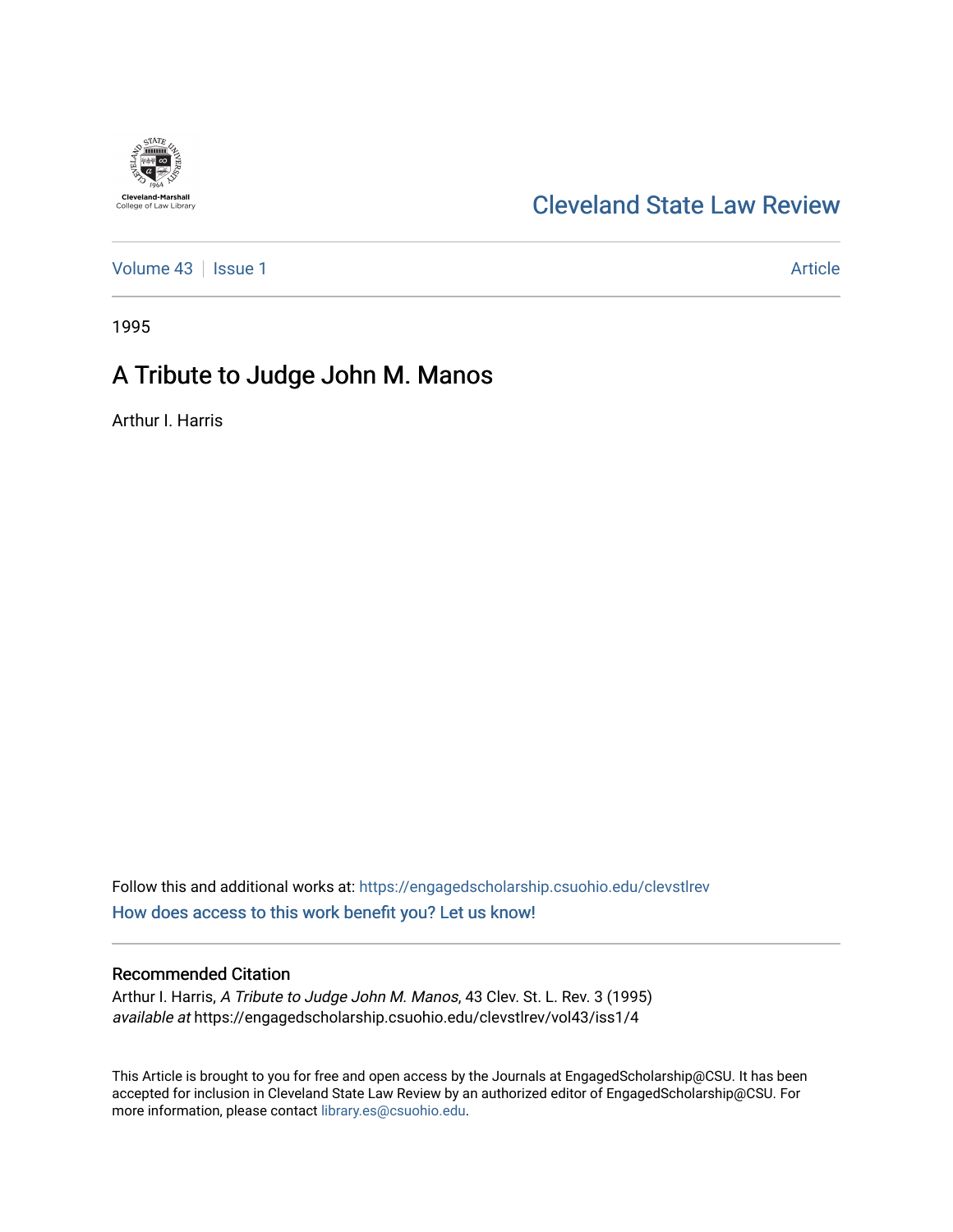### **A** TRIBUTE TO **JUDGE** JOHN M. **MANOS**

#### ARTHUR I. HARRIS<sup>1</sup>

In establishing the Judge John M. Manos Writing Competition on Evidence, the Cleveland-Marshall Law School has chosen a most fitting way to honor a distinguished graduate. With over thirty years of exceptional service as ajudge in state and federal court, Judge Manos is unsurpassed in his knowledge of trial practice, evidentiary matters, and the Federal Rules of Evidence. Judge Manos's reputation for hard work, dedication, and, above all, a sense of fairness for those appearing before him is well known. Attorneys and litigants appearing before Judge Manos always know that their matters will be promptly and fairly adjudicated.

Judge Manos received an engineering degree from Case Institute of Technology in 1944, and a law degree from Cleveland-Marshall Law School in **1950.** He practiced law for thirteen years before being appointed to the Cuyahoga County Court of Common Pleas in **1963.** Judge Manos was reelected in **1966** and served on the Court of Common Pleas until he was appointed to the Ohio Court of Appeals, Eighth Appellate District, in **1969.** Judge Manos served on the Ohio Court of Appeals until April **9,1976,** when President Gerald R. Ford appointed him to the United States District Court for the Northern District of Ohio, where he has served with distinction for nearly twenty years.

Anyone who has worked for Judge Manos or appeared before him knows that Judge Manos expects the same punctuality and thorough preparation that he himself employs in his own work. Judge Manos's devotion to his work is legendary. Few judges could remark as Judge Manos did one particularly nasty winter morning, "The roads were so bad, **I** didn't make it to the courthouse until almost **6:00."** No matter how hard his law clerks work, they are no match for their boss, for whom six-day work weeks are the norm. Status conferences and hearings on Saturday mornings or on federal holidays are not unusual.

Judge Manos's ability to work settlements in even the most difficult cases is uncanny. Most experts agree that cases should settle when parties and attorneys evaluate their cases properly. **By** working hard to understand the strengths and weaknesses of cases even better than the parties and attorneys appearing before him, Judge Manos is able to use his powers of persuasion and reasoning to convince parties that settlement is in their best interests. Moreover, parties understand that, should a case not settle, a prompt trial will soon determine whether they have evaluated their cases correctly.

Judge Manos's skills are perhaps most evident in the courtroom. No one runs a courtroom more effectively and efficiently or has a better mastery of the Federal Rules of Evidence. Attorneys who are unprepared, or are unable to ask

<sup>1</sup>Assistant **U.S.** Attorney, Northern District of Ohio. A.B. **1979,** Cornell University; **J.D. 1982,** University of Michigan. Law Clerk to Judge Manos, **1982-84.**